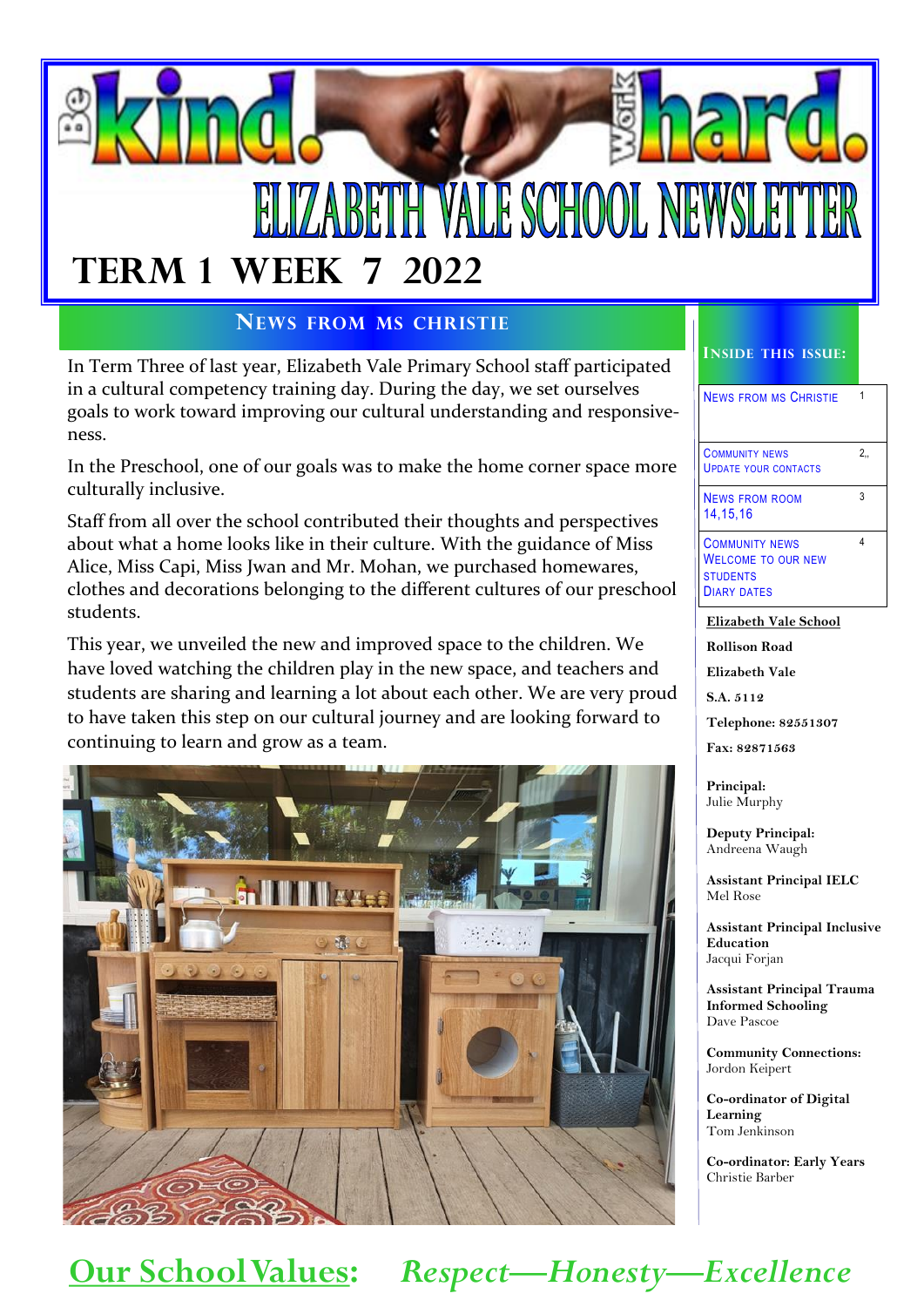# PAGE 2 **COMMUNITY NEWS**



Inside this newsletter you will see a competition sheet in connection with the new proposed Mofflin Health and Wellness Reserve.

Students are encouraged to draw their favourite thing to do at a playground or park.

Please return this sheet to the school office by the Monday 21st March.

These forms were sent out last week.

# **HELP US TO HELP YOU**

Update ….. Update ….. Update…..

If you have changed your address, home phone number or mobile number or would like to update any emergency contacts please contact the School's front office on 82551307, this makes it so much easier to contact you if we need to.

**All Year 6 students**, please make sure we have your family email address, this makes it easier for the High School transition process. This can be given to the Front Office staff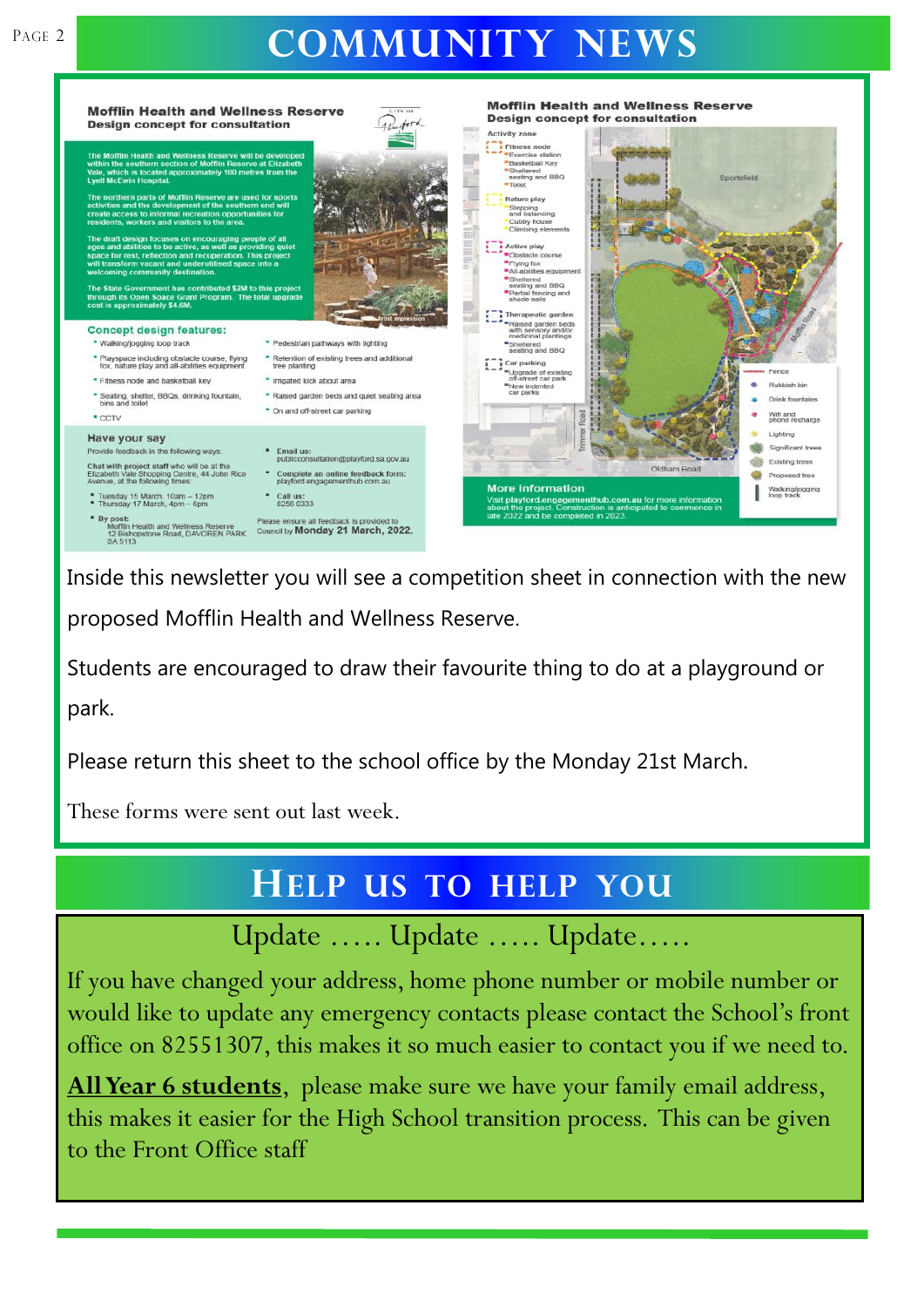# **NEWS FROM ROOMS 14,15,16** PAGE 3

# **The Early Years Classes**

In Room 14, 15 and 16 we have been focusing on the text 'The Very Hungry Bear'. The main characters are the brown bear and the polar bear. We have learnt about the bears appearance, habitat and diet.



### Below are photos of some of our beary exciting learning:

## **Looking at the polar bears iceberg shrinking**



**Room 16 Room 14** 

# **Looking at our wall on bears. Exploring our storyboard.**





**Room 14 Room 15 Room 15**

# **Being brown bears in**

**the cave.**